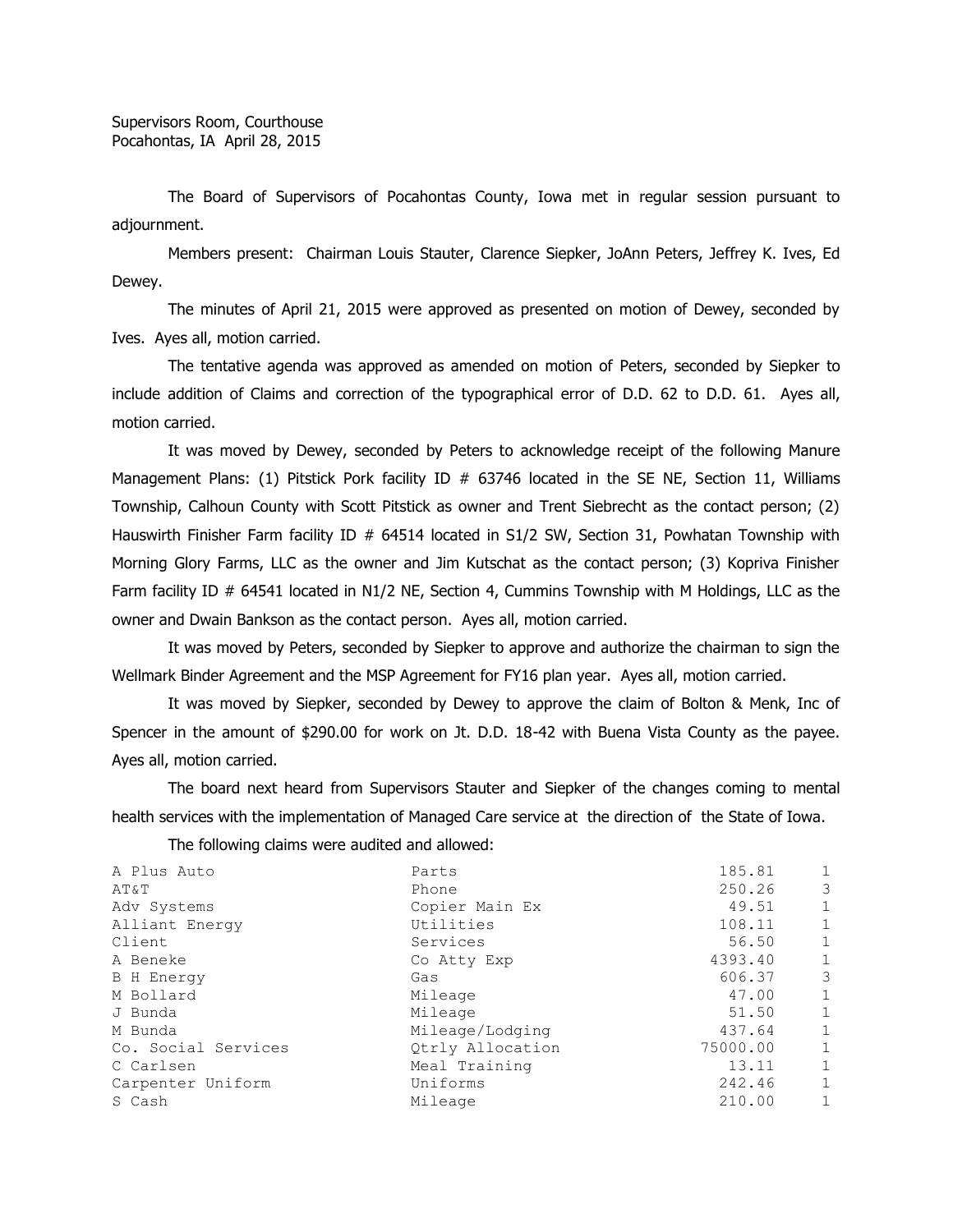| CenturyLink          | Telephone          | 2881.38  | 15             |
|----------------------|--------------------|----------|----------------|
| CGS Admin            | Services           | 3556.96  | $\mathbf{1}$   |
| Cintas               | Supplies           | 70.68    | $\mathbf{1}$   |
| D Cirks              | Cell Phone         | 40.00    | $\mathbf{1}$   |
| J Conlin             | Mileage/Training   | 341.50   | $\mathbf{1}$   |
| O Cressler           | Mileage/Meals      | 256.84   | $\overline{c}$ |
| DataSpec             | Data Proc          | 399.00   | $\mathbf{1}$   |
| Doolittle Oil        | plastic oil cans   | 49.95    | $\mathbf{1}$   |
| K Fagerness          | SEAT Train Ex      | 177.59   | $\mathbf{1}$   |
| Farm & Home          | Supplies           | 315.45   | $\mathbf{1}$   |
| T Flaherty           | Well Closure       | 400.00   | $\mathbf{1}$   |
| Fonda Ambl           | Allocation         | 2324.00  | $\mathbf{1}$   |
| City - Fonda         | Utilities          | 143.82   | $\mathbf{1}$   |
| Fonda Pub Libr       | Allocation         | 4976.50  | $\mathbf{1}$   |
| Force America        | Swivels            | 26.20    | $\overline{1}$ |
| Gilmore-Ambl         | Allocation         | 1161.50  | $\mathbf{1}$   |
| Gilmore-Pub Libr     | Allocation         | 2281.50  | $\mathbf{1}$   |
| GSK Financial        | Medical            | 136.94   | $\mathbf{1}$   |
| Godbersen Constr     | Constr Repairs     | 19774.13 | $\mathbf{1}$   |
| Grainger             | Supplies           | 28.55    | $\mathbf{1}$   |
| Graves Constr        | Constr Repairs     | 6137.57  | $\mathbf{1}$   |
| K Halder             | Mileage/Meals      | 130.66   | $\mathbf{1}$   |
| C Harmon             | BOH                | 20.00    | $\mathbf{1}$   |
| Havelock Pub Libr    | Allocation         | 4043.00  | $\overline{1}$ |
| Heartland Paper      | Supplies           | 138.64   | $\mathbf{1}$   |
| Holiday Inn          | Lodging            | 325.92   | $\mathbf{1}$   |
| Humboldt Co PHD      | Septic Permit      | 125.00   | $\mathbf{1}$   |
| HyVee AR             | Medical            | 348.92   | $\overline{c}$ |
| IState Truck         | switch             | 7.74     | $\mathbf{1}$   |
| IA APCO              | Training           | 85.00    | $\mathbf{1}$   |
| IA Area Agency Aging | Training           | 155.00   | $\mathbf{1}$   |
| IA Lakes Elec        | Utilities          | 287.10   | $\overline{c}$ |
| IPERS                | <b>IPERS</b>       | 135.66   | $\mathbf{1}$   |
| Inter Battery        | Batteries          | 102.70   | $\overline{1}$ |
| Jacks OK Tire        | Tires              | 5988.39  | $\mathbf{1}$   |
| N Jenson             | Wages/Ex           | 953.00   | $\mathbf{1}$   |
| R Jergens            | Cell Phone         | 197.86   | $\mathbf{1}$   |
| Kakacek Lawn         | Lawn Main          | 945.00   | $\mathbf{1}$   |
| R Lampe              | Train Ex           | 152.84   | $\mathbf{1}$   |
| Laurens Ambl         | Allocation         | 2324.00  | $\mathbf{1}$   |
| City-Laurens         | Jet Cleaner Rental | 200.00   | 1              |
| Laurens Municipal    | Utilities          | 643.26   | 1              |
| Laurens Pub Libr     | Allocation         | 6221.00  | 1              |
| Machine Shop         | rebar              | 438.52   | $\overline{c}$ |
| Mail Servcs          | Print/Postage      | 210.55   | $\mathbf{1}$   |
| Martin Marietta      | Rdstone            | 607.60   | $\mathbf{1}$   |
| Mediacom             | Internet           | 189.95   | $\mathbf{1}$   |
| Medical Enter        | Medical            | 85.00    | $\mathbf{1}$   |
| MidAmeri Energy      | Utilities          | 135.17   | $\overline{c}$ |
| Midwest Wheel        | Supplies           | 565.49   | $\mathbf{1}$   |
| Napa                 | Supplies           | 634.40   | 3              |
| NCRAAO               | Educational        | 260.00   | $\mathbf{1}$   |
| Neopost              | Postage            | 75.00    | $\mathbf{1}$   |
| NW Comm              | Internet           | 1251.90  | 6              |
| Office Elements      | Supplies           | 2243.22  | $\overline{4}$ |
| Palmer Mutual Tel    | Telephone          | 314.92   | $\mathbf 1$    |
| Palmer Pub Libr      | Allocation         | 4354.50  | $\mathbf{1}$   |
|                      |                    |          |                |

| 3556.<br>96<br>$\mathbf{1}$<br>68<br>70<br>1<br>$\ddot{\phantom{0}}$<br>$\mathbf{1}$<br>40<br>0 <sub>0</sub><br>$\mathbf{1}$<br>341<br>50<br>$\overline{c}$<br>$\ddot{\phantom{a}}$<br>256<br>84<br>$\ddot{\phantom{0}}$<br>$\mathbf 1$<br>399<br>0 <sub>0</sub><br>$\ddot{\phantom{0}}$<br>$\mathbf 1$<br>49<br>95<br>$\mathbf{1}$<br>59<br>177<br>$\mathbf 1$<br>315<br>45<br>$\ddot{\phantom{0}}$<br>$\mathbf{1}$<br>400<br>00<br>$\ddot{\phantom{0}}$<br>2324<br>0 <sub>0</sub><br>1<br>$\ddot{\phantom{0}}$<br>143<br>$\mathbf 1$<br>82<br>$\ddot{\phantom{0}}$<br>$\ddot{\phantom{0}}$<br>4976<br>50<br>$\mathbf 1$<br>$\ddot{\phantom{0}}$<br>20<br>$\mathbf 1$<br>26<br>$\ddot{\phantom{a}}$<br>50<br>$\mathbf{1}$<br>1161<br>2281<br>$\ddot{\phantom{0}}$<br>50<br>$\mathbf{1}$<br>$\mathbf{1}$<br>94<br>136<br>$\ddot{\phantom{0}}$<br>13<br>$\mathbf 1$<br>9774<br>$\ddot{\phantom{0}}$<br>1 |
|---------------------------------------------------------------------------------------------------------------------------------------------------------------------------------------------------------------------------------------------------------------------------------------------------------------------------------------------------------------------------------------------------------------------------------------------------------------------------------------------------------------------------------------------------------------------------------------------------------------------------------------------------------------------------------------------------------------------------------------------------------------------------------------------------------------------------------------------------------------------------------------------------------|
|                                                                                                                                                                                                                                                                                                                                                                                                                                                                                                                                                                                                                                                                                                                                                                                                                                                                                                         |
|                                                                                                                                                                                                                                                                                                                                                                                                                                                                                                                                                                                                                                                                                                                                                                                                                                                                                                         |
|                                                                                                                                                                                                                                                                                                                                                                                                                                                                                                                                                                                                                                                                                                                                                                                                                                                                                                         |
|                                                                                                                                                                                                                                                                                                                                                                                                                                                                                                                                                                                                                                                                                                                                                                                                                                                                                                         |
|                                                                                                                                                                                                                                                                                                                                                                                                                                                                                                                                                                                                                                                                                                                                                                                                                                                                                                         |
|                                                                                                                                                                                                                                                                                                                                                                                                                                                                                                                                                                                                                                                                                                                                                                                                                                                                                                         |
|                                                                                                                                                                                                                                                                                                                                                                                                                                                                                                                                                                                                                                                                                                                                                                                                                                                                                                         |
|                                                                                                                                                                                                                                                                                                                                                                                                                                                                                                                                                                                                                                                                                                                                                                                                                                                                                                         |
|                                                                                                                                                                                                                                                                                                                                                                                                                                                                                                                                                                                                                                                                                                                                                                                                                                                                                                         |
|                                                                                                                                                                                                                                                                                                                                                                                                                                                                                                                                                                                                                                                                                                                                                                                                                                                                                                         |
|                                                                                                                                                                                                                                                                                                                                                                                                                                                                                                                                                                                                                                                                                                                                                                                                                                                                                                         |
|                                                                                                                                                                                                                                                                                                                                                                                                                                                                                                                                                                                                                                                                                                                                                                                                                                                                                                         |
| 28<br>55<br>$\mathbf{1}$                                                                                                                                                                                                                                                                                                                                                                                                                                                                                                                                                                                                                                                                                                                                                                                                                                                                                |
| 57<br>$\mathbf 1$<br>6137                                                                                                                                                                                                                                                                                                                                                                                                                                                                                                                                                                                                                                                                                                                                                                                                                                                                               |
| 130<br>.66<br>$\mathbf 1$                                                                                                                                                                                                                                                                                                                                                                                                                                                                                                                                                                                                                                                                                                                                                                                                                                                                               |
| 20<br>$\mathbf{1}$<br>0 <sub>0</sub><br>$\ddot{\phantom{0}}$<br>4043<br>$\mathbf 1$<br>0 <sub>0</sub>                                                                                                                                                                                                                                                                                                                                                                                                                                                                                                                                                                                                                                                                                                                                                                                                   |
| $\ddot{\phantom{a}}$<br>$\mathbf 1$<br>138<br>64                                                                                                                                                                                                                                                                                                                                                                                                                                                                                                                                                                                                                                                                                                                                                                                                                                                        |
| 325<br>$\mathbf 1$<br>92<br>$\mathbf{1}$<br>125<br>$\ddot{\phantom{0}}$<br>0 <sub>0</sub>                                                                                                                                                                                                                                                                                                                                                                                                                                                                                                                                                                                                                                                                                                                                                                                                               |
| $\overline{c}$<br>348<br>92<br>$\ddot{\phantom{0}}$                                                                                                                                                                                                                                                                                                                                                                                                                                                                                                                                                                                                                                                                                                                                                                                                                                                     |
| 74<br>$\mathbf{1}$<br>7<br>$\mathbf 1$                                                                                                                                                                                                                                                                                                                                                                                                                                                                                                                                                                                                                                                                                                                                                                                                                                                                  |
| 85<br>0 <sub>0</sub><br>$\ddot{\phantom{0}}$<br>$\mathbf{1}$<br>155.00                                                                                                                                                                                                                                                                                                                                                                                                                                                                                                                                                                                                                                                                                                                                                                                                                                  |
| $\overline{c}$<br>287<br>10                                                                                                                                                                                                                                                                                                                                                                                                                                                                                                                                                                                                                                                                                                                                                                                                                                                                             |
| $\ddot{\phantom{0}}$<br>135<br>$\mathbf{1}$<br>66<br>$\ddot{\phantom{0}}$<br>$\mathbf{1}$<br>102<br>70                                                                                                                                                                                                                                                                                                                                                                                                                                                                                                                                                                                                                                                                                                                                                                                                  |
| 39<br>$\mathbf{1}$<br>5988                                                                                                                                                                                                                                                                                                                                                                                                                                                                                                                                                                                                                                                                                                                                                                                                                                                                              |
| $\mathbf{1}$<br>953<br>0 <sub>0</sub><br>$\mathbf{1}$<br>197<br>86                                                                                                                                                                                                                                                                                                                                                                                                                                                                                                                                                                                                                                                                                                                                                                                                                                      |
| $\mathbf{1}$<br>945<br>0 <sub>0</sub>                                                                                                                                                                                                                                                                                                                                                                                                                                                                                                                                                                                                                                                                                                                                                                                                                                                                   |
| 152<br>$\mathbf{1}$<br>84<br>$\ddot{\phantom{0}}$<br>$\mathbf{1}$<br>2324.00                                                                                                                                                                                                                                                                                                                                                                                                                                                                                                                                                                                                                                                                                                                                                                                                                            |
| 200.00<br>$\mathbf{1}$                                                                                                                                                                                                                                                                                                                                                                                                                                                                                                                                                                                                                                                                                                                                                                                                                                                                                  |
| 643.26<br>$\mathbf{1}$                                                                                                                                                                                                                                                                                                                                                                                                                                                                                                                                                                                                                                                                                                                                                                                                                                                                                  |
| $\mathbf{1}$<br>6221.00<br>$\overline{c}$<br>438.52                                                                                                                                                                                                                                                                                                                                                                                                                                                                                                                                                                                                                                                                                                                                                                                                                                                     |
| $\mathbf{1}$<br>210.55                                                                                                                                                                                                                                                                                                                                                                                                                                                                                                                                                                                                                                                                                                                                                                                                                                                                                  |
| $\mathbf{1}$<br>607.60<br>$\mathbf{1}$<br>189.95                                                                                                                                                                                                                                                                                                                                                                                                                                                                                                                                                                                                                                                                                                                                                                                                                                                        |
| $\frac{1}{2}$<br>85.00                                                                                                                                                                                                                                                                                                                                                                                                                                                                                                                                                                                                                                                                                                                                                                                                                                                                                  |
| 135.<br>17<br>$\frac{1}{1}$<br>565.49                                                                                                                                                                                                                                                                                                                                                                                                                                                                                                                                                                                                                                                                                                                                                                                                                                                                   |
| 3<br>634.40                                                                                                                                                                                                                                                                                                                                                                                                                                                                                                                                                                                                                                                                                                                                                                                                                                                                                             |
| $\mathbf{1}$<br>260.00                                                                                                                                                                                                                                                                                                                                                                                                                                                                                                                                                                                                                                                                                                                                                                                                                                                                                  |
| $\mathbf{1}$<br>75.00<br>6<br>1251.90                                                                                                                                                                                                                                                                                                                                                                                                                                                                                                                                                                                                                                                                                                                                                                                                                                                                   |
| 2243.22<br>4                                                                                                                                                                                                                                                                                                                                                                                                                                                                                                                                                                                                                                                                                                                                                                                                                                                                                            |
| $\mathbf{1}$<br>314.92<br>$\mathbf 1$<br>4354.50                                                                                                                                                                                                                                                                                                                                                                                                                                                                                                                                                                                                                                                                                                                                                                                                                                                        |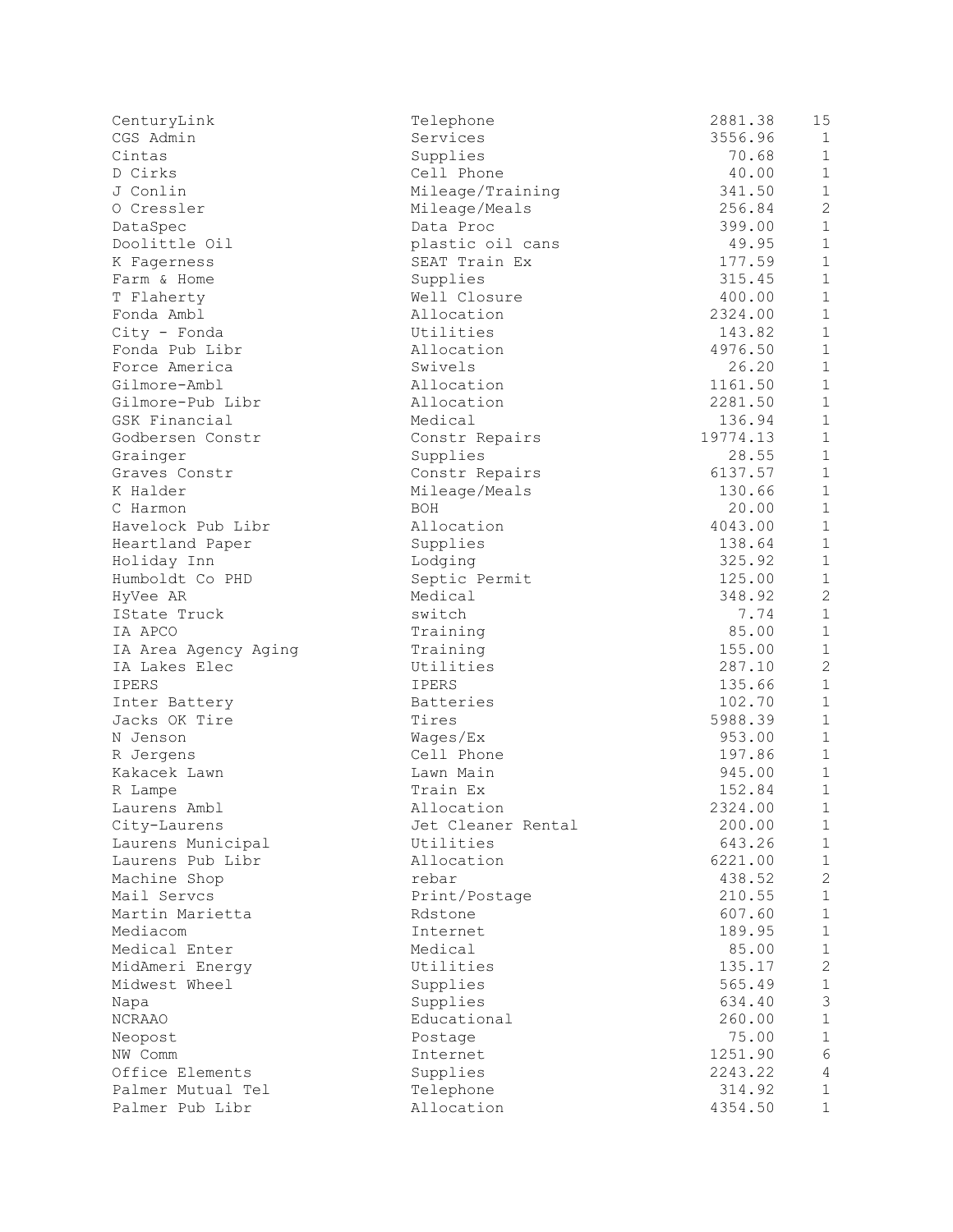| J Peters              | Mileage BOH April 15     | 14.50     | $\mathbf{1}$   |
|-----------------------|--------------------------|-----------|----------------|
| PJ Greufe             | Services                 | 1500.00   | $\mathbf{1}$   |
| Plover Pub Libr       | Allocation               | 4354.50   | $\mathbf{1}$   |
| Po Co Aud             | Phone                    | 16.00     | $\mathbf 1$    |
| Po Co Econ Dev        | Allocation               | 98750.00  | $\overline{2}$ |
| Po Co EMA             | Allocation               | 27000.00  | $\mathbf{1}$   |
| Po Co Historical      | Allocation               | 2500.00   | $\mathbf 1$    |
| Po Co Home Care       | Services                 | 17354.00  | $\mathfrak{Z}$ |
| Po Co Sec Rd          | Fuel/Repairs             | 378.98    | $\mathbf{1}$   |
| Po Co Sheriff         | Wages-E911               | 1834.98   | $\mathbf 1$    |
| POC Network           | Billing Ser              | 21.00     | $\mathbf{1}$   |
| Pocahontas Ambl       | Allocation               | 3718.00   | $\mathbf{1}$   |
| Po Co Fair Assoc      | Allocation               | 10000.00  | $\mathbf 1$    |
| Poca Comm Hospital    | Services                 | 1255.45   | $\mathbf{1}$   |
| Poca Off Supply       | Supplies                 | 16.77     | $\mathbf 1$    |
| Poca Postmaster       | Postage                  | 199.70    | 3              |
| Poca Pub Libr         | Allocation               | 6221.00   | $\mathbf{1}$   |
| Poca St Bank          | Rent/Fees                | 200.00    | $\mathbf 1$    |
| Pro Co-Op             | Fuel                     | 14291.61  | $\mathbf{1}$   |
| Region V HAZMAT       | Contribution             | 1827.50   | $\mathbf{1}$   |
| Reliable Ofc Supl     | Supplies                 | 74.21     | $\mathbf{1}$   |
| S Richardson          | BOH Ex                   | 3.06      | $\mathbf{1}$   |
| V Ricklefs            | Mileage                  | 224.50    | $\mathbf{1}$   |
| Rolfe Ambl            | Allocation               | 2324.00   | $\mathbf{1}$   |
| Rolfe Pub Libr        | Allocation               | 4976.50   | $\mathbf{1}$   |
| Schoon Tree           | Tree Ser                 | 300.00    | $\mathbf{1}$   |
| Schumacher's Nursery  | Trees/Shrubs             | 6001.55   | $\mathbf{1}$   |
| Seiler App            | Repair Ser               | 473.25    | $\overline{c}$ |
| Vicki Showers         | mileage/Ames/Solutions   | 92.50     | $\mathbf{1}$   |
| C Siepker             | BOS Ex                   | 940.70    | $\mathbf{1}$   |
| K Simacek             | Mileage                  | 124.00    | $\mathbf 1$    |
| Solutions             | Comp Main/Supplies       | 1023.16   | $\mathbf 1$    |
| Subway                | Meal Ex                  | 43.50     | $\mathbf{1}$   |
| TCS                   | Phone                    | 952.50    | $\mathbf{1}$   |
| <b>UDMO</b>           | FY15-4th Qtr Allocation  | 3500.00   | $\mathbf{1}$   |
| US Bank Equip Fin     | Off Equip                | 81.27     | $\mathfrak{Z}$ |
| K Vadar               | Mileage                  | 27.50     | $\mathbf{1}$   |
| Varina Public Library | 2nd Half FY15 Allocation | 4043.00   | $\mathbf{1}$   |
| J Waterman            | Mileage                  | 85.50     | $\mathbf{1}$   |
| E West                | Services                 | 960.00    | $\mathbf 1$    |
| Windstream            | Phone/Data               | 96.10     | $\mathbf{1}$   |
| J Wolcott             | Mileage                  | 425.00    | $\mathbf 1$    |
| Wolcyn Tree Farm      | Trees/Shrubs             | 6216.00   | $\mathbf{1}$   |
| Woods                 | Supplies                 | 124.59    | $\mathbf{2}$   |
| P Zaugg               | Mileage                  | 247.42    | $\mathbf{1}$   |
| Grand Total           |                          | 386842.44 |                |
|                       |                          |           |                |

It was moved by Siepker, seconded by Ives to approve the claims of Greg Cundiff for beaver bounty in various drainage districts and forward to the counties of Clay and Palo Alto County for approval. Ayes all, motion carried.